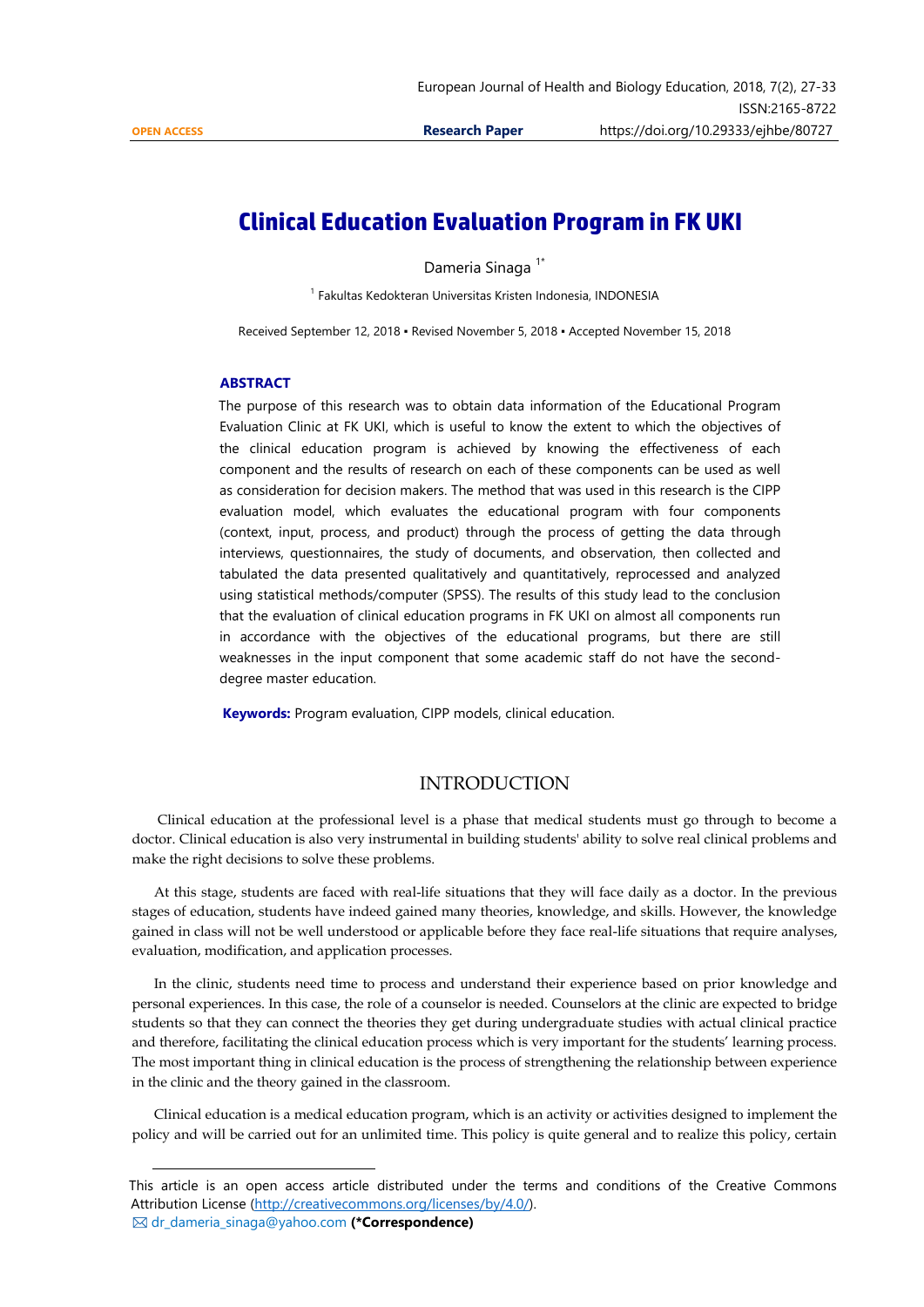programs have to be arranged. All programs need to be evaluated to determine whether the service or intervention has reached to the stated goals. Stufflebeam states that evaluation appropriately promotes and assists goals and ongoing improvement. In line with this opinion, Madaus stated that evaluation carried out in service will result in improvement. As an effort to improve a program, the results of the evaluation will be very useful as feedback for the leaders and implementing staff of a program.

One example of the program evaluation models is the CIPP model (context, input, process, and product) developed by Stufflebeam, et al. (1967) at Ohio State University. This model is very suitable for evaluating the Clinical Education Program. The reason is that the type of program is the processing program, where the target object is evaluated in the process and input to results, from medical students (input) processed in clinical education program to become doctors who will be competent in the medical profession (product). From the results of the program evaluation, the decision makers will determine the follow-up of the program that is or has been implemented.

The Faculty of Medicine of the Indonesian Christian University (FK UKI) as the first private medical faculty in Indonesia is currently implementing a clinical education program. In addition, FK UKI is a medical education institution that has its own practice hospital.

Medical education institutions in clinical education programs must evaluate the implementation of educational curricula, institutional programs, organizational variables, and policies which are also evaluations of the components of the context, with careful and rigorous checks. This is in accordance with the opinion of Walberg and Haertel in Judith, namely that evaluation is an activity that requires caution, rigorous examination of the education curriculum, institutional programs, organizational variables, or policies.

Evaluation of the quality of the academic community includes staff, lecturers, curriculum, students, and means of evaluating the input component. According to Farell, an evaluation is an action used to assess the value or price of a program. Thus, the quality of the input component is related to student learning outcomes or performance appraisal, education fevel of staff and lecturers, curriculum that has medical education standards in Indonesia, and supporting facilities provided by medical education institutions, in other words, the purpose of input evaluation is the initial ability of students and medical education institutions (Indonesian Christian University) to support or encourage the Clinical Learning Education Program. This is also consistent with Stufflebeam's opinion that the questions which are in favor of input lead to solving problems that encourage the implementation of the program concerned.

Evaluation of the teaching and learning process, evaluation of student progress, and evaluation of supporting facilities are an evaluation of the process components that are directed to assess how far the activities carried out in the program have been executed in accordance to the plan.

Evaluation of the results component is directed at things that show changes that occur in raw input in the example of students who received learning in the clinical education. Evaluation results are analyzed and used as feedback for leaders of medical education institutions, academic staff, students, and other support staff for planning, developing, and improving the overall education curriculum and program

Through the elaboration of the background and focus of the problem that includes the four components above, the formulation of the problem can be explained with emphasis to the effectiveness of each component, namely whether FK UKI has conducted an evaluation of the four components.

The usefulness of research on the evaluation of clinical education programs in the FK UKI is generally useful as one of the informational materials for policy makers/decision makers in order to improve programs/policies.

The purpose of this study is to obtain data information from an evaluation of clinical education programs in FK UKI which is useful to find out the extent to which the objectives of the clinical education program are achieved by knowing the effectiveness of each component and the results of research on each of these components can be used as consideration for decision makers.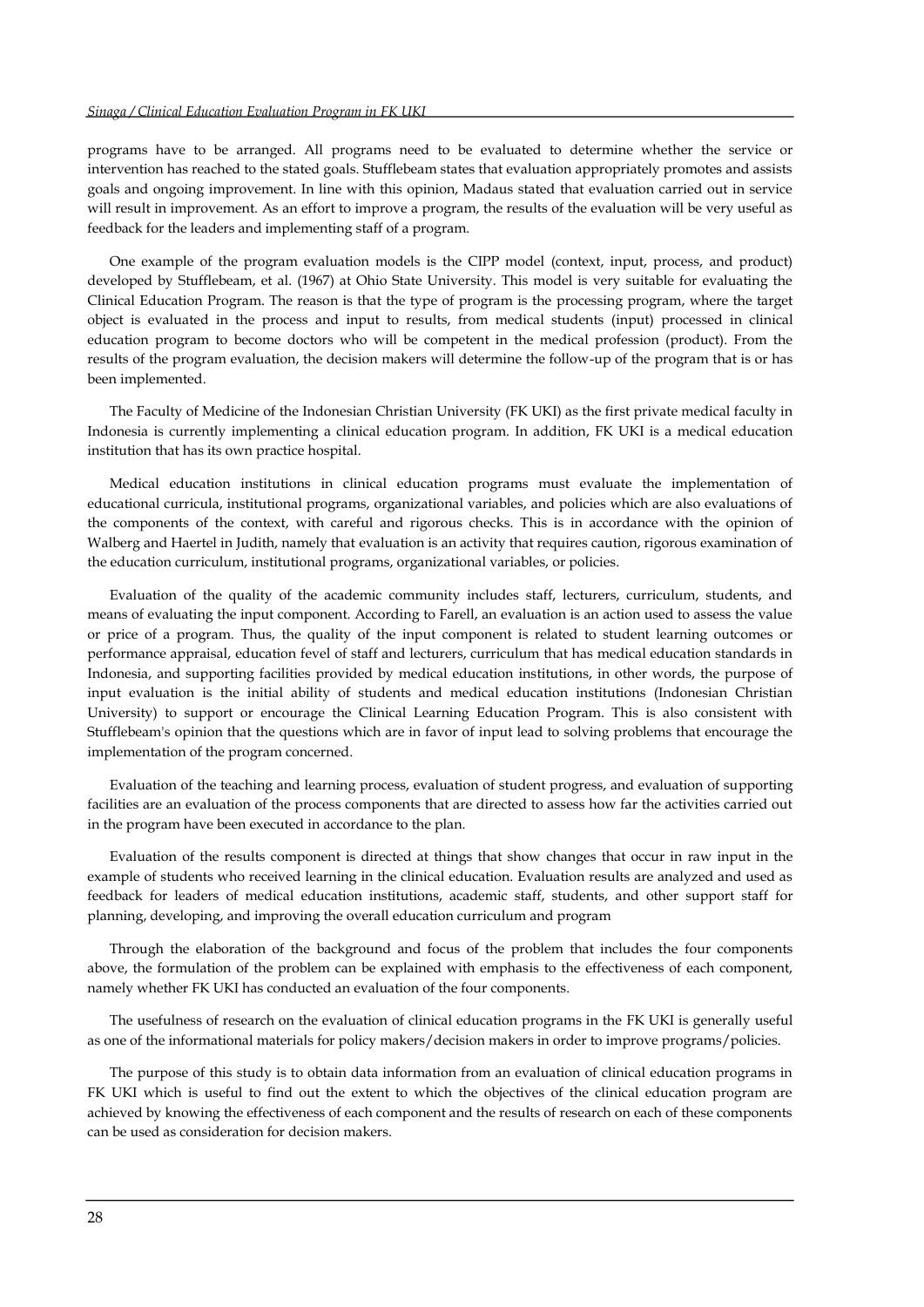## METHOD

Research on evaluation of the clinical registrar program at FK UKI using the CIPP evaluation model that evaluates the Clinical Education Program based on the components of a program's process, namely Context evaluation (Context), Input (Input), Process (Process), and Results (Product).

In the *context* component of this study will examine the needs, problems, and opportunities to help policy makers in defining goals, priorities, and results, including the rational application of the program and describe the needs of user agencies to the implementation of the clerical education program (clinic) in FK UKI. Rational implementation of the program is the result of an analysis of the basic policy of the implementation of the clerical education program (clinic) in FK UKI. This is related to the opportunity to use the implementation of the clerical education program (clinic) in FK UKI whether it is still relevant to continue to be implemented.

In the *input* component this study will examine alternative approaches and plan activities that are efficient in meeting the needs and objectives to be achieved. The input component includes the foundation of institutions, curricula, students, educators, learning packages, education personnel, educational facilities, and budgets.

In order to obtain data, researchers must arrange the instrument lattice in advance. The grid developed using 9 areas of the Professional Doctoral Education Standards based on the Indonesian Medical Council with a grouping of CIPP models:

Context Evaluation: (1) Government policy; (2) FK-UKI policies; Vision, Mission and Objectives; (3) Academic autonomy, the source of the data can be from the Dean, Pudek I, Head of Professional Section, Director of FK UKI, archives/documents, with interview instruments.

Input Evaluation: (1) Students; (2) Clinical education supervisors; (3) Facilities and infrastructure; (4) Curriculum; (5) Clinical education resources; (6) Organizing clinical education programs and administration, data sources can be from the Head of the professional program, Documents, Pudek 2, Archives/Documents, Section Heads, Kodik Section and Secretary of Clinical Education Section (11 Parts), with interview instruments.

Product Evaluation: (1) Graduates; (2) Continuous renewal, sources can be obtained from the Dean Documentation, with interview instruments.

The research instrument is a tool used to measure or obtain information about variable characteristics inherent in the observation unit or research subject in a systematic and objective manner. (Hadjar, 1999, p. 14).

In this study, to explore data, the instruments used were questionnaires both tests and non-tests and interview guidelines.

Questionnaire validity used in this research instrument is logical validity or also called construction validity. Logical validity is the validity that is assessed from every aspect that will be disclosed in advance the definition as a measure of whether this material is really included in it. Therefore, if the aspect of the data collection tool is considered to have accommodated all the symptoms included in certain definitions, it means that the data collection tool is quite valid. (Hadari, 1995, p. 137).

Also, the interview uses the method of interviewing is not free or guided (guiden interview), namely the use of interviews by making the main questions only as a guideline for questions. (Supardi, 2005, p. 121).

Collection of data taken from various data sources used in this study can be grouped into four groups of data sources: (1) Informants or resource persons, including experts, tutors, all FK UKI students; (2) Events or activities, namely in the form of learning activities carried out by tutors, experts and students; (3) Place or location, namely in the form of the translation of the place of implementation of learning. In addition, the place as a data source will produce data that describes the physical quality/class environment; (4) Archives and documents, which include the profile of the problem-based learning program at the FK UKI.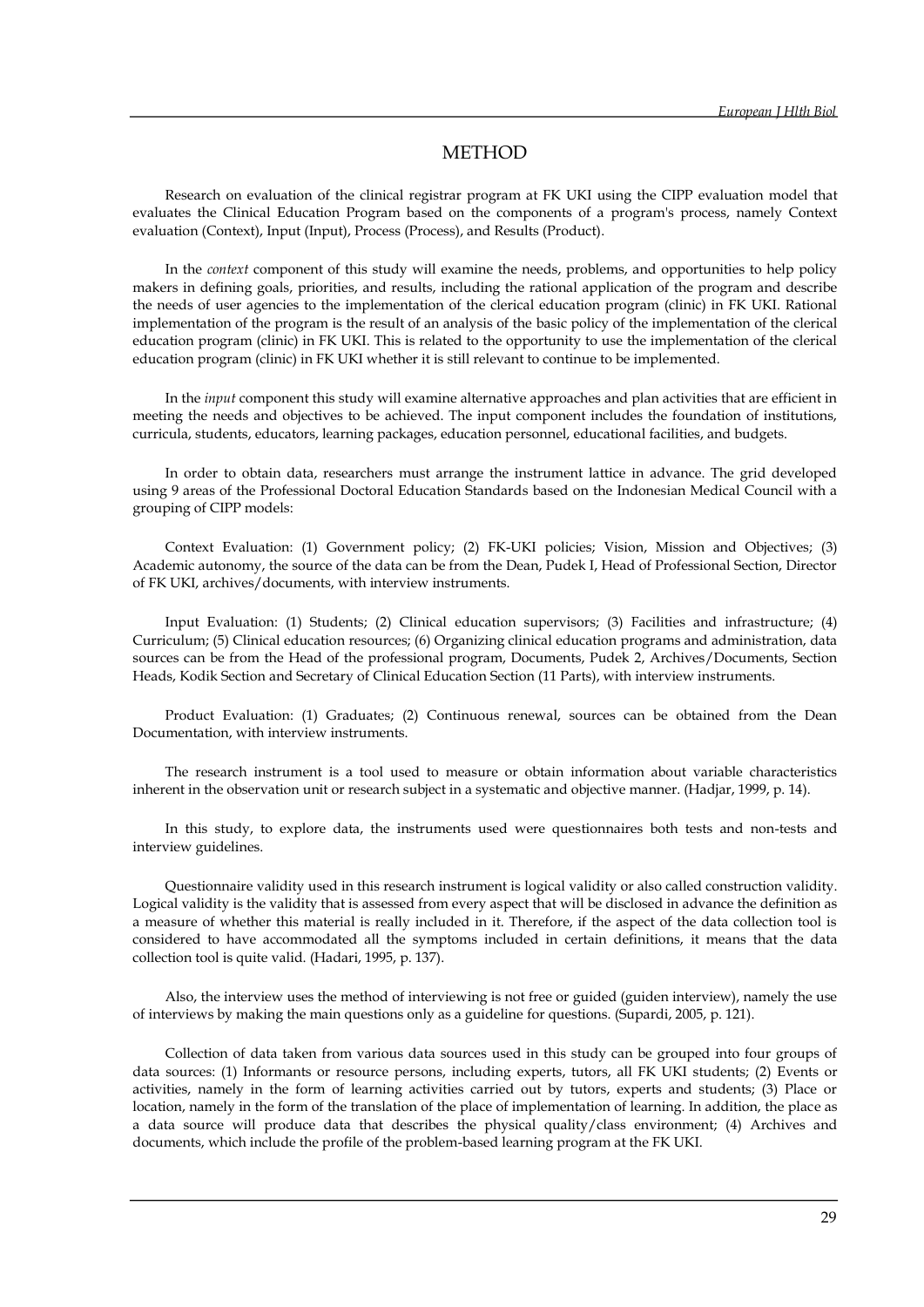#### *Sinaga / Clinical Education Evaluation Program in FK UKI*

To obtain data from the data sources above, the data collection process was carried out. Data collection in this study was carried out using these methods, including: (1) Dissemination of instruments (test and non-test), namely data collection with instruments in the form of a number of questions arranged to capture the information held by respondents, either in the form of opinions, facts or attitudes; (2) The interview is collecting data with instruments in the form of a number of questions submitted orally by the interviewer to the respondent and the question is answered orally as well; (3) Study of documents, namely data collection by studying supporting documents for program implementation, and (4) Observation, namely data collection by observing all processes, people and objects that affect the implementation of the program.

The implementation of data analysis techniques begins after the data is available through interviews, questionnaires, document studies, and observations. The next activity describes the results of interviews, questionnaires, document studies, and observations as well as observing questionnaire data on each respondent's answers to be examined for completeness and honesty in filling out the instrument.

The data collected will be tabulated and presented qualitatively and quantitatively. After the quantitative data is tabulated, data analysis is carried out with data processing.

Data processing/data analysis uses a statistical method, which is divided into two groups, namely descriptive statistics and inferential statistics (parametric statistics) with methods such as T-test (t), Product Moment Correlation (r). Finally, quantitative data processing was carried out with the SPSS computer program (Statistical Package for the Social Sciences).

The data that is concluded will be information as a material consideration of decision making for program improvement.

## RESULTS

#### **V. Proposed ICT-Based Smart Classroom Model**

The purpose of this study was to obtain data information from an evaluation of clinical education programs in FK UKI, which was useful to find out the extent to which the objectives of the clinical education program were achieved by knowing the effectiveness of each component and the results of research on each of these components could be used as consideration for decision makers.

#### **Context Evaluation**

Government policy; FK UKI Policy; Vision, Mission and Objectives; and Academic autonomy produce data/facts from the evaluation in the form of RI Law No. 20, 2003 concerning National Education System and No. 29, 2003 concerning the practice of doctors and their implementation, physician competency standards, Indonesian medical council regulation No. 10, 2012 concerning Indonesian medical profession standards, academic guide book, conformity with the Indonesian Medical Counsil (KKI) and community needs, source data from study documents and interviews with leaders/administrators, with criteria producing results that are useful for decisions, namely data/facts of evaluation results to guide in compiling an academic guidebook and also obtained recommendation, namely to the dean of FK UKI to make a guidebook in accordance with BAN PT and KKI and see EMI (internal quality evaluation) periodic activities.

The results of the study conclude that evaluation of the Clinical Education Program at the FK UKI in the context component, in the policy aspect of the clinical education program at the college level (faculty) has been effective.

#### **Input Evaluation**

Students, facilities and infrastructure, curriculum, clinical education resources, the implementation of clinical education programs, and administration have been effective in accordance with the Republic of Indonesia Law No. 20 of 2003 concerning National Education System and Law No. RI. 29 of 2004 concerning Medical Practice as well as its implementing regulations and Indonesian Medical Council Regulation No. 10 of 2012 concerning the Standards for the Education of Indonesian Doctors. (2009), except for the requirement to become a clinical adviser,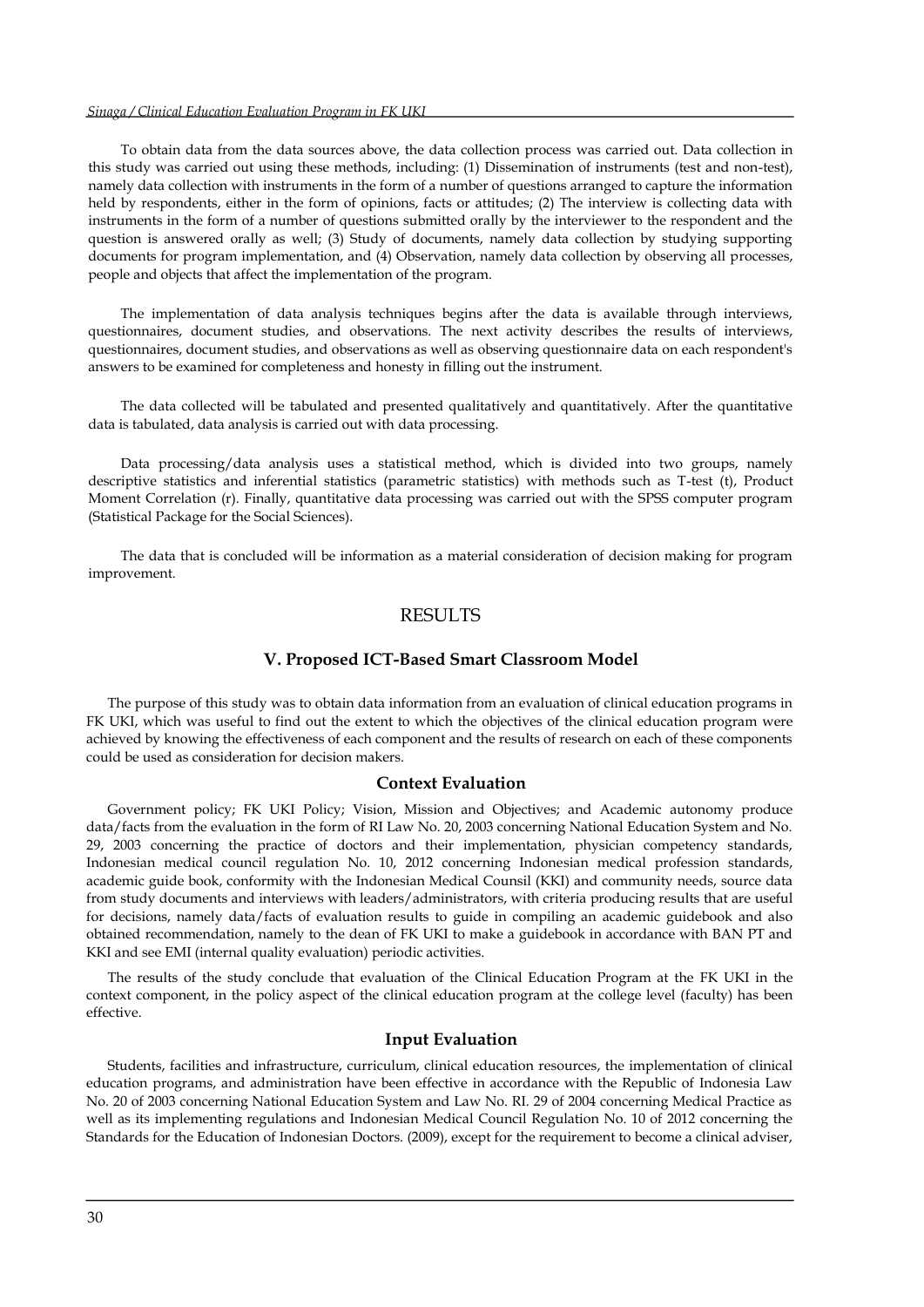namely that not all academic staff/assistants clinical counselors have a S2 qualification and have a rank of Lector and above because the academic staff has long experience in the clinic and has been provided with a seminar and short courses on things that are part of it so that it is considered to have sufficient ability to guide students in learning in the clinic. From the results of the program valuation, this component produces decisions and recommendations.

## **Process Evaluation**

Clinical education planning with standard design criteria, data/facts from the evaluation of interviews and working meeting documents, the decision is that planning is developed based on applicable standards and rules. Syllabus is developed based on needs and based on KKI, recommendations mandate the dean of FK UKI to pay attention to the clinical education procedures permanently, with the expectation that the graduation can be ready to excel in planning within the next 5 years; Implementation of clinical education, criteria for fulfilling the requirements for the implementation of the learning process, data/facts from the evaluation results of the interview of the Dean and Head of the Professional Department the decision of students and supervisors to carry out clinical education in accordance with established procedures

Clinical education evaluation, assessment criteria for clinical education learning process, data/facts of interview results and logbook, decision of clinical learning process assessment and the results are carried out in accordance with procedure; Supervision and monitoring, criteria for supervision of clinical education activities by deans and directors, data/facts. Interview results held at the annual meeting, decisions at the final stage of clinical education carried out by students, all lecturers in the clinic, and the leadership. The shortcomings and barriers that arises during clinical education will be discussed at a joint meeting between the supervisor and the leadership.

Thus, clinical education planning, implementation of clinical education, evaluation of clinical education, and supervision and monitoring have been effective in accordance with the criteria specified in the process evaluation component. However, there are also drawbacks that not every disease listed in the student logbook is present in each round. To meet these shortcomings, students will be referred to affiliate hospitals or network hospitals if there are cases of diseases that are not in the logbook.

#### **Product Evaluation**

Aspects of graduates with criteria graduates are doctors who meet the competency standards approved by the Indonesian Medical Council (in accordance with article 8 of the Republic of Indonesia Law No. 29 of 2004 concerning Medical Practices), namely the Standards of Doctor Competence, data/facts from the evaluation of documentation, decisions of students who was declared graduated in clinical education, expected to become a doctor who has the competency that was aspired by KKI, the recommendation is that graduates are ready to compete because of paying attention to the formulation of BAN PI and KKI.

Based on the results of the document review, it was found the results of product evaluation in this study the FK UKI has produced 3,909 graduates spread across the country.

Aspects of continuous renewal, with criteria for sustainability of renewal after activities, data/facts of results interviews and documents, decisions on the results of evaluations conducted when students conduct clinical education, constraints, and obstacles faced by students can be solved and don't repeat.

## DISCUSSION

Hypothesis testing of quantitative research is by evaluating the context, input, process, product (CIPP) conclusions as follows: Program evaluation in the Faculty of Medicine, Indonesian Christian University (FK UKI) in the context, input, and process components of CIPP in all aspects at the college level (faculty) has been in accordance with the criteria of the clinical education program, but there are some weaknesses in the input component in the qualifications of academic staff that need to be improved, namely those that are not equivalent to Strata 2 (S2). Students, educators, alumni, and study documents that there is an evidence of graduates and continuous renewal carried out by the FK UKI produce doctors who have practical competence, mastery of attitude competencies, and are given a degree as a general practitioner.

Summary of the research results above, in accordance with the principles of Education Program Evaluation, namely, comprehensive, comparative, continuous, objective, based on valid, functional, and diagnostic criteria.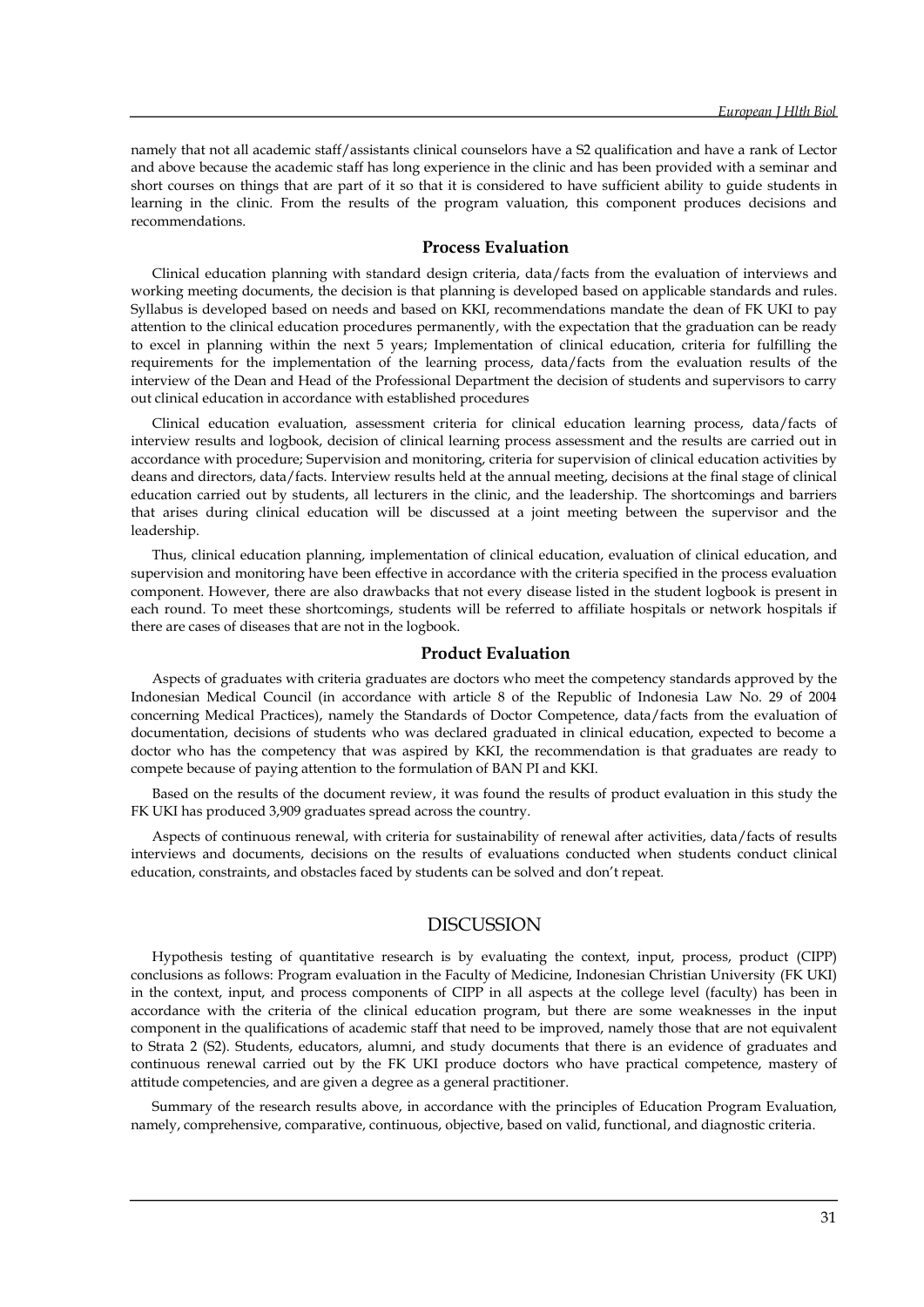## **CONCLUSION**

The clerical education program (clinic) at the FK UKI has been effective according to the rules of the Indonesian Medical Council (KKI). The FK UKI together with the Main Education Hospital, the Hospital of affiliated education and the network education hospital that has been a partner of Indonesian Christian University in carrying out clerical education (clinics) has carried out a clinical education program according to the rules and procedures the one agreed upon and set together.

The policy of the clerical education program (clinic) in the FK UKI, has been effective according to the Republic of Indonesia Law No. 20 of 2003 concerning National Education System; RI Law No. 29 of 2004 concerning Medical Practices and their implementing regulations; Doctor Competency Standards; Indonesian Medical Council Regulation No. 10 of 2012 concerning the Standards of Education of Indonesian Medical Professionals. With a vision to make the Faculty of Excellence and Competitive Medicine in a global era based on Christian values, and mission to produce doctors who can perform primary health services based on Christian values, produce doctors who excel in traumatology and tropical diseases, and produce doctors who are able to research and carry out continuous community service.

The program design consists of: Students in clinical education, Physician training in clinical education, Facilities and Infrastructure, Curriculum, Clinical education resources and the implementation of clinical education programs, and Administration runs effectively and meets the criteria in the Republic of Indonesia Law No. 20 of 2003 concerning National Education System and Law No. RI. 29 of 2004 concerning Medical Practice as well as its implementing regulations and Indonesian Medical Council Regulation No. 10 of 2012 concerning the Standards for the Education of Indonesian Doctors. Weaknesses found by researchers that not all academic staff/assistants/clinical advisers have a S2 qualification and have the rank of Lector above. Academic staff/assistants/clinical counselors even though they do not have a S2 qualification but have a considerable experience in the clinic and have been provided with participation in seminars and short courses on matters that are part of it. This weakness can also be used as a consideration for improvement by decision makers in future program design.

The implementation of clinical education programs at the FK UKI has been effective and provides a learning experience to medical students with reference to graduate competencies. All learning processes are written in the rules of study rules, referring to the activity schedule, syllabus, and planned learning process according to the plan, and there is program supervision, and when the learning evaluation is carried out, there is a program evaluation monitoring system. Weaknesses in the learning process are not all diseases or cases in the student logbook list that are encountered during clinical education. This is a challenge for clinical counselors, such as how to make students get the expected competence even though there are cases in the list of cases in the logbook that students do not encounter in clinical learning.

Based on the findings there are a couple things that need attention, the researchers gave suggestions based on research results of evaluation of clinical clerical education programs at the FK UKI, as follows:

1. To the development policy makers, organizing in order to improve the quality of the clerical education program (clinic) at the FK UKI, that the clinical education program (clinic) in the FK UKI can be continued and improved by paying attention to the weaknesses found by researchers by increasing the responsibility and competence of clinical counselors to improve the competence of students of the clerical education program (clinics) in the FK UKI.

2. For the leaders of the FK UKI and the Director of the Main Education Hospital, affiliated Education Hospital, and network education hospital, the evaluation results are expected to be a reference for establishing policies on the development of clinical clerical education programs at the FK UKI. The policy made greatly influences the implementation of clerical education (clinics) at the FK UKI with an effective, efficient implementation mechanism, using human resources, available funds, and available resources.

## **REFERENCES**

- Arikunto, Suharsimi dan Cepi Safrudin Abdul Jabar, 2004, Evaluasi Program Pendidikan Pedoman Teoritis Praktis Bagi Praktisi Pendidikan, Jakarta: Bumi Aksara.
- Edison, 2009, Penelitian dan Evaluasi Dalam Bidang Pendidikan: Evaluasi CIPP; http://ed150n5.blogspot.com/2009/04/evaluasi-cipp.html (dikses 03 Januari 2014)